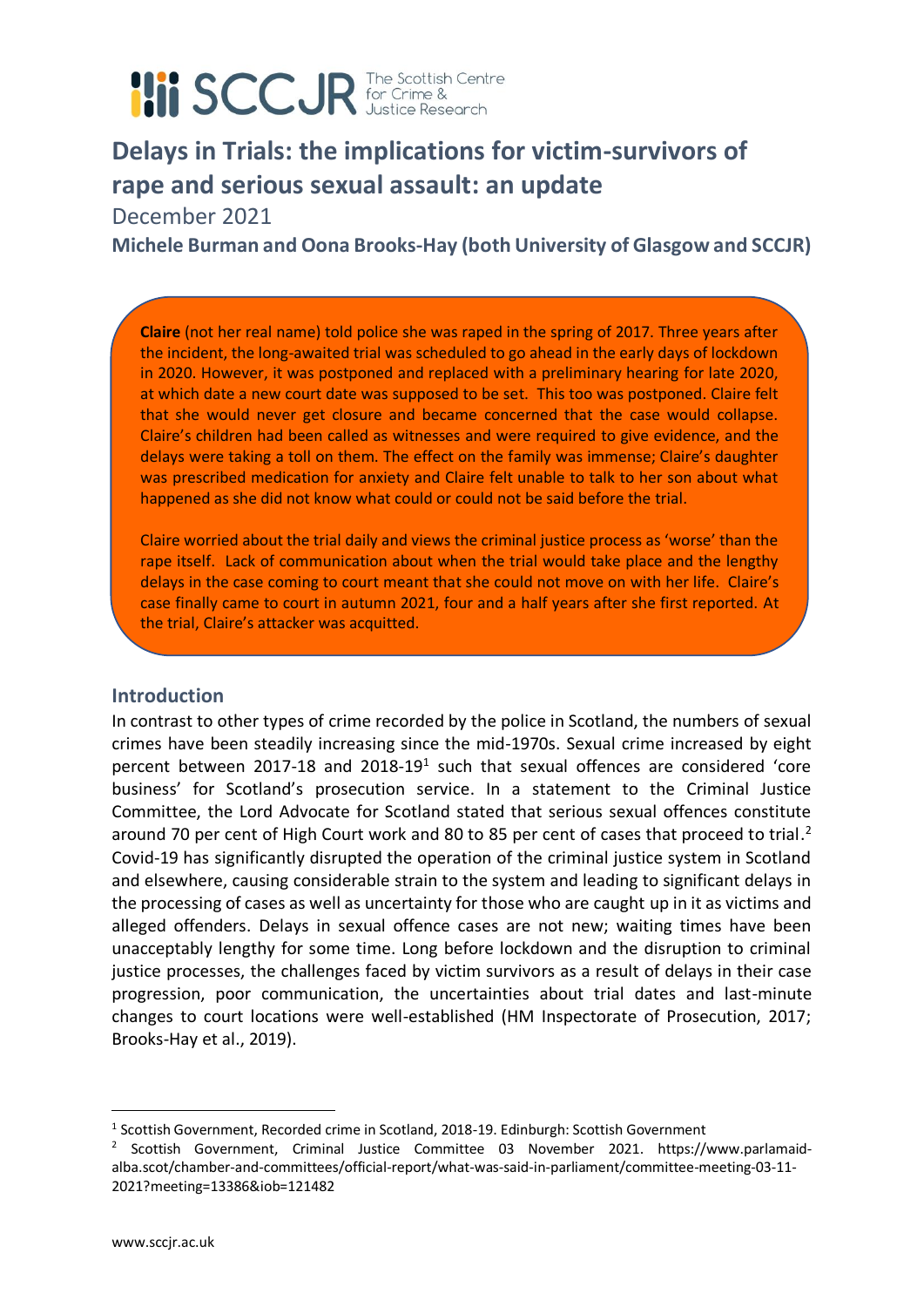Concerns about the effects of Covid-19 on the processing of sexual offence cases in Scotland and the disproportionate impact delays have on women and children were flagged early in the pandemic (Burman and Brooks-Hay 2020). The cessation of jury trials for three months during the first Covid-19 lockdown in 2020 significantly exacerbated the existing backlog of these cases. By 10th June 2020 there were 717 High Court cases that had been indicted and were awaiting trial, of which 465 involved serious sexual offences (Grant, 2020). Despite a recovery programme which saw the use of remote jury centres across Scotland and the introduction of an additional 16 trial courts,<sup>3</sup> by the end of September 2021, there were 837 serious sexual offence cases awaiting trial, representing a 57 percent increase since lockdown.<sup>4</sup> In a situation where courts are unable to process cases at their normal capacity and cases continue to flood into the system, the backlog of sexual offence cases is not showing much sign of shifting. Indeed, it is likely to increase. Current projections suggest that it will take up to five years to get the current backlog under control (Scottish Parliament 2021). Moreover, alongside the delays, sexual offence cases are being cancelled or rescheduled many times. Taken together, these represent significant causes for concern for victimsurvivors of sexual violence and their advocates, as well as for policy makers, lawyers and academics.

In this paper, we discuss the implications of these delays to the operation of the criminal justice system for those reporting rape and serious sexual offences, who are disproportionately women and children. We draw on the wider research literature about the material and psychological impacts of delays. We also draw from testimonies from victimsurvivors about the effects of delays, gained from their participation in a research study on their 'end to end' experiences of the Scottish criminal justice process, *Justice Journeys* (Brooks-Hay et al., 2019) and a related creative project that documents the narratives of individual survivors as they engaged with the criminal justice process, titled *[Justice Journeys:](https://justicejourneysonline.com/)  [Survivor Stories](https://justicejourneysonline.com/) <sup>5</sup>*

#### **A distinct crime with distinct impacts**

Sexual offences have profound and distinct impacts upon those who experience them, and they pose particular challenges for the criminal justice response. While common concerns can be identified in victims' experiences of the criminal justice system irrespective of crime type, for those who have endured rape or sexual assault, concerns are particularly acute. Not least because these are crimes that 'fundamentally challenge a victim's sense of dignity and autonomy' (McMillan, 2014: 5). Rape and sexual assault are acts that remove power, control and dignity from victim-survivors (Myers and LaFree, 1982). Many victim survivors describe feeling frightened and humiliated as a result and these feelings are often intensified by 'rape myths' and stereotypes which cast scrutiny and blame on the actions of those who have been violated.

<sup>&</sup>lt;sup>3</sup> Four more courts for the High Court, two more courts for Sheriff solemn cases and 10 more courts for Sheriff summary cases.

<sup>4</sup> Scottish Government, Criminal Justice Committee 03 November 2021. https://www.parlamaidalba.scot/chamber-and-committees/official-report/what-was-said-in-parliament/committee-meeting-03-11- 2021?meeting=13386&iob=121482

<sup>5</sup> https://justicejourneysonline.com/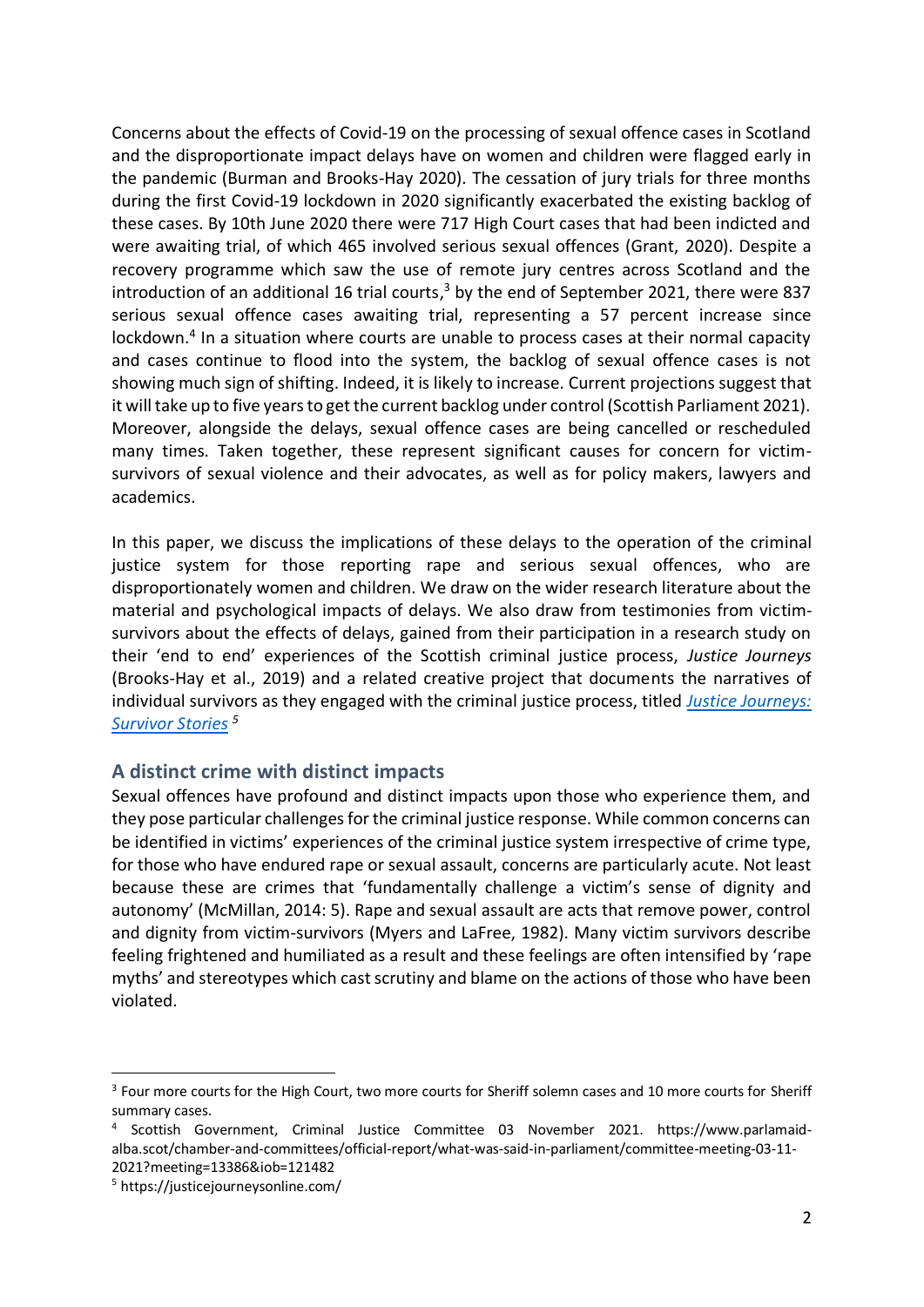It is well-established that there is already a very challenging landscape for victim-survivors of rape and sexual assault and that they are particularly susceptible to 'secondary victimisation' (Adler, 1987; Kelly et al., 2005) arising from the experience of undergoing investigation, prosecution and court room processes. In recognition of this, a raft of international protocols and standards call on states to ensure measures are in place to protect complainers and avoid their re-traumatisation.<sup>6</sup> <sup>7</sup>The Council of Europe Convention on preventing and combating violence against women (the Istanbul Convention) identifies that all measures to provide protection and support to victims should be with the aim of preventing secondary victimisation.<sup>8</sup> The UN Declaration on the Elimination of Violence against Women requires States to ensure that: "…the re-victimization of women does not occur because of laws insensitive to gender considerations, enforcement practices or other interventions."<sup>9</sup>

#### **Impact of delays on victim-survivors**

In the *Justice Journeys* research, a consistent finding from interviews with victim-survivors who shared their experiences of the criminal justice process, is that their sense of loss of control was often replicated within the processing of their case, not least because of the lengthy duration of the process, the requirements for sharing intimate personal details and their inability to influence what happened and when. Hence the impacts of sexual offences on victim-survivors and seeking justice interact and are cumulative across what can be a very protracted process.

Victim-survivors whose cases took between two and three years to reach any kind of outcome described themselves as 'living in limbo, with 'no road map' for how to continue in the criminal justice process or in their life more generally, especially in situations marred with a lack of communication over what is happening and why.

Lottie: *…I didn't know how to live for 18 months. I didn't know, you know, do I just forget about it, but then it has to be all dragged back up again, or do I just live my life on pause?* 

Beth: *…It was three years of re-traumatisation […] I felt stuck for so many years because everything kept going wrong […] they promised that they would keep me informed every step of the way, I remember the words […] and they didn't. Once you'd reported it, that was it. And that was for years.* 

The impact of living life on pause, dealing with the burden of hope, feeling out of control and at the mercy of the process, taken together had profound impacts on all aspects of their lives

<sup>6</sup> UN Committee Against Torture (CAT), General Comment no.3, 2012: Convention against Torture and Other Cruel, Inhuman or Degrading Treatment or Punishment: Implementation of Article 14 by State Parties 13 December 2012, Para 21.

 $<sup>7</sup>$  European Union: Council of the European Union, Directive 2012/29/EU of the European Parliament and the</sup> Council of October 2012 establishing minimum standards on the rights, support and protection of victims of crime, and replacing Council Framework Decision 2001/220/JHA 14 November 2012.

<sup>8</sup> Council of Europe, The Council of Europe Convention on Preventing and Combating Violence against Women and Domestic Violence November 2014, Article 18 (3).

<sup>9</sup> UN General Assembly, Declaration on the Elimination of Violence against Women 20 December 1993, A/RES/48/104.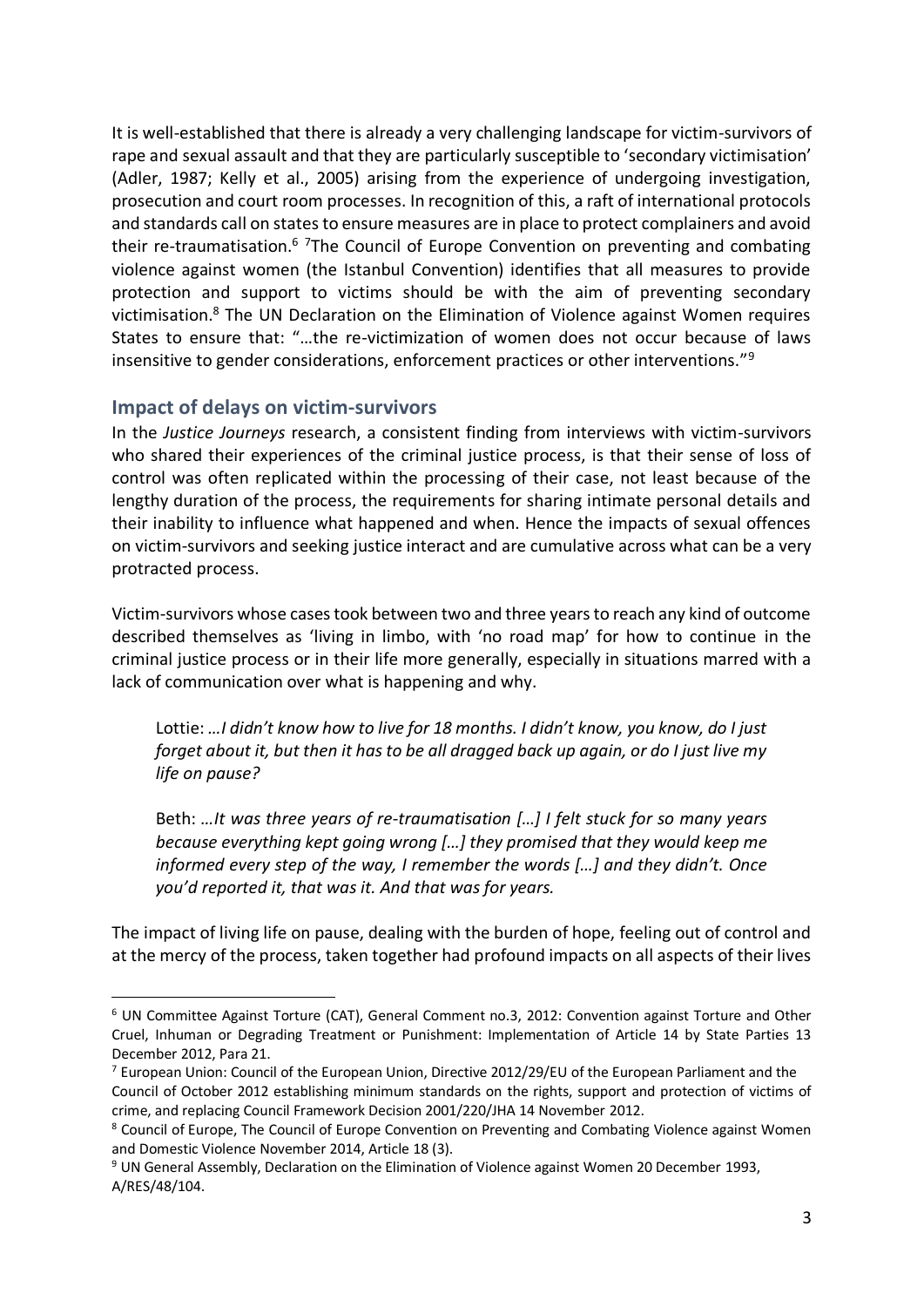and contributed to their lack of confidence in the criminal justice process. Interviewees in the Justice Journeys study discussed the impact that the lengthy criminal justice process, coupled with waiting for news of court dates had on their ability to function at school, college, work, or as a parent. Others noted how their ability to move on from what happened and plan for the future was negatively impacted.

Helen: *…It totally destroyed everything. […] we were engaged to be married. […] when I first met the police officer […] I said, you know, you can't really […] tell me how long this takes, but is there an estimation, just even something rough? And she said, between one and two years, and I thought, if it's one, it's fine, I get married at the end of it. But as that year passed, it was like, this isn't happening*.

Olive: *…We were left pretty much in limbo for a long time. […] we got to December the 1st last year was when I went off sick, and I was off sick until May; by that point I was a nervous wreck, I was hyper-vigilant, I wasn't sleeping, and I could see his face morning, noon and night; I felt suicidal, I felt life wasn't really worth living, I felt dirty. So I had all those emotions, I went off sick, and I never went back till the May; and I thought surely by the time I've got back to work…It'll be done. But it wasn't, it wasn't.*

A range of adverse consequences will likely be precipitated by inordinate delays, impacting on the personal, domestic and professional lives of victim-survivors, which prevent them resuming working or studying. Further impacts will likely include difficulties in maintaining close relationships (let alone establishing new ones), developing mental and physical health problems, including anxiety, night terrors, confusion, suicidal thoughts, depression, and trauma (Campbell and Raja, 1999). Because delay has a particular effect on those who suffer from physical, sensory and learning disabilities or pre-existing mental ill health (Gillen, 2019: 290-291), the implications for those with these conditions are considerable.

There is little doubt that the impact on survivors' personal circumstances and mental health will be immense. Perhaps most importantly, long delays threaten survivors' wellbeing by preventing them from moving into a therapeutic recovery phase (Gillen, 2019; Herman, 2003) thereby postponing their psychological recovery indefinitely while also requiring them to retain the detail of distressing events in preparation for going to court and give evidence.

Pippa: *… you mentally prepare yourself, right, you are literally in a zone to…like, you've put yourself in that place where you're vulnerable, your thoughts are back where they were then, you* smell *things that were there. It's the weirdest thing ever, it's like you placing yourself back there, because you are preparing to go in and tell these people exactly…I get goose bumps, sorry.*

Preparing to go to court was highlighted as stressful and emotionally draining. This distress was heightened when survivors got as far as being in the court building, only to be sent home.

Pippa: *When we got back into court, after lunch, an hour had passed and then a woman had walked by the door and then she came back, because there was a wee glass bit in the door, so you could see out. And she came back, and she went, 'oh,*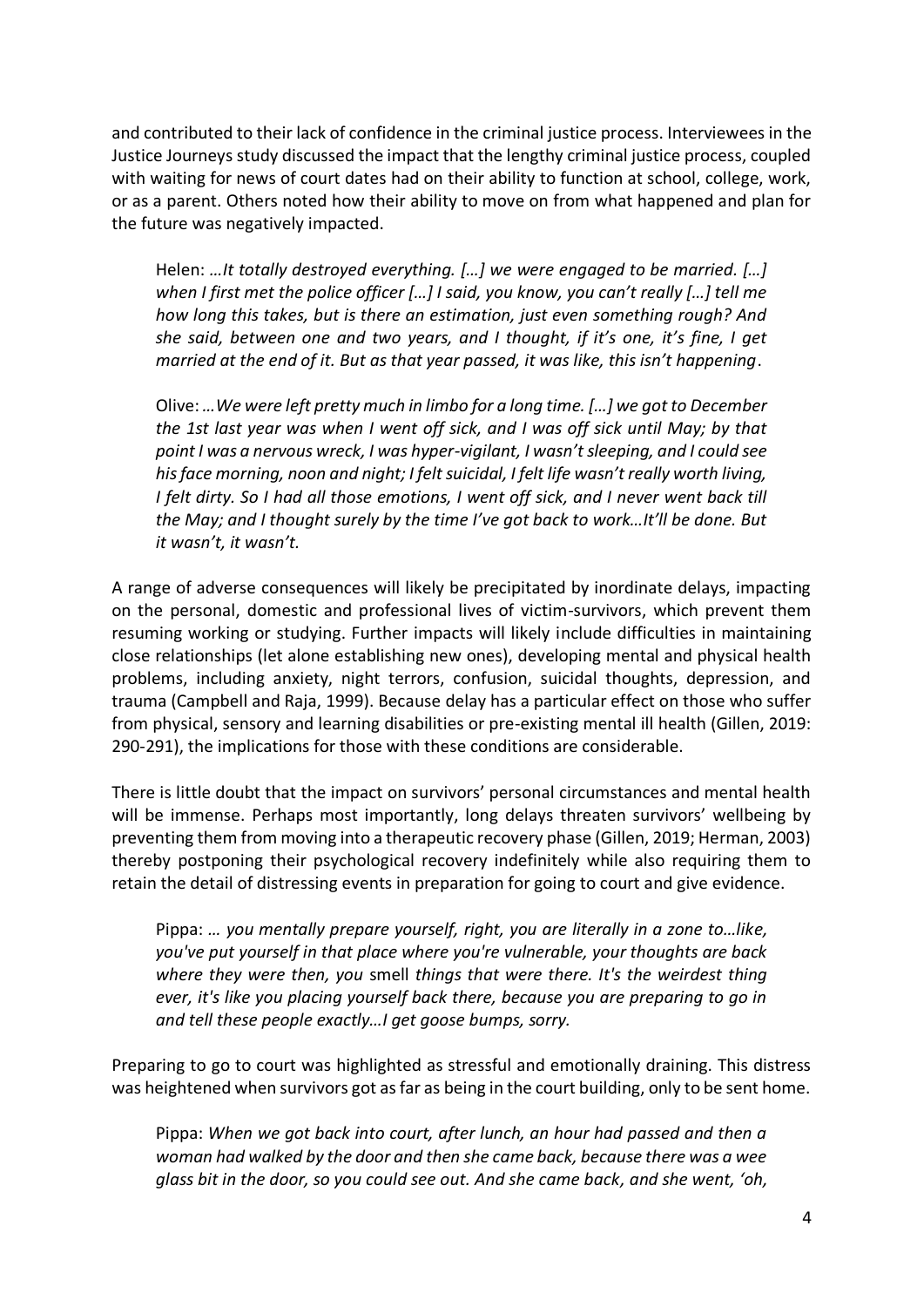*youse are still in here?' Er, yes, why wouldn't we be? 'Oh, what do you call it, the case isn't going ahead today, the defence have asked for access to medical records'.* 

Beth: *So, with all the stuff about the court, and about it being cancelled, and us not being told, and appearing at court but nobody phoned us to say it's not going ahead today. She was, the QC had something on, and nobody told us, so we were all prepared, all ready, and then we were sent home, that was awful. That was really awful, because your body was prepared for a fight, and then, you're going home.*

For victim-survivors, delays and poor communication around rescheduling culminated in a sense that they were 'continuously let down' (Kaye) and that their needs were neglected. This contributed to the belief that a deeply personal and serious experience was being treated as a routine matter by the personnel involved:

Gavin: *… it was really frustrating for us, because we were like…it was like it was just a parking ticket, like totally irrelevant to them. 'Oh, we'll just catch up in a month', it just felt to us … it was really frustrating for me, because it felt really serious to me.*

Research has also highlighted the extent to which the children of those who have experienced serious violence are themselves affected by this experience (Callaghan et al. 2015). Where cases are delayed, there are particular implications for children, in light of their age and the proportion of their lives spent with a parent involved in criminal proceedings, and who may be called to give evidence in court. Whilst participants in the *Justice Journeys* study tried hard to protect their children, especially younger children, from knowledge about their cases, they nonetheless felt that their children came to know, and their abilities to effectively parent whilst navigating lengthy delays in the criminal justice process were compromised. These concerns were especially acute where the sexual offence had taken place within the context of domestic abuse and child contact proceedings via the civil justice system ensued. Whilst the implications of delay and uncertainties about the timing of any trial will inevitably have devastating consequences for victim-survivors, the impact on their families and friends should not be overlooked. The *Justice Journeys*research participants highlighted the impact of delays on family members who had taken time off work to attend the trial, either as a support person in court or as a witness in the case. Consequently, preparing to go to court was highlighted as stressful and emotionally draining for both victim-survivors and their friends or family.

In cases where defendants remain within the family or community, safety concerns will likely be paramount. This is a significant concern given that sexual offences frequently occur within families or intimate relationships. Participants in the *Justice Journeys* study described the accused assaulting family members or continuing to harass and intimidate them despite the imposition of bail conditions. Significantly, lengthy delays may potentially jeopardise community safety; ensuring the long-term safety of victim-survivors, their families and potentially other witnesses over the course of long delays requires close consideration.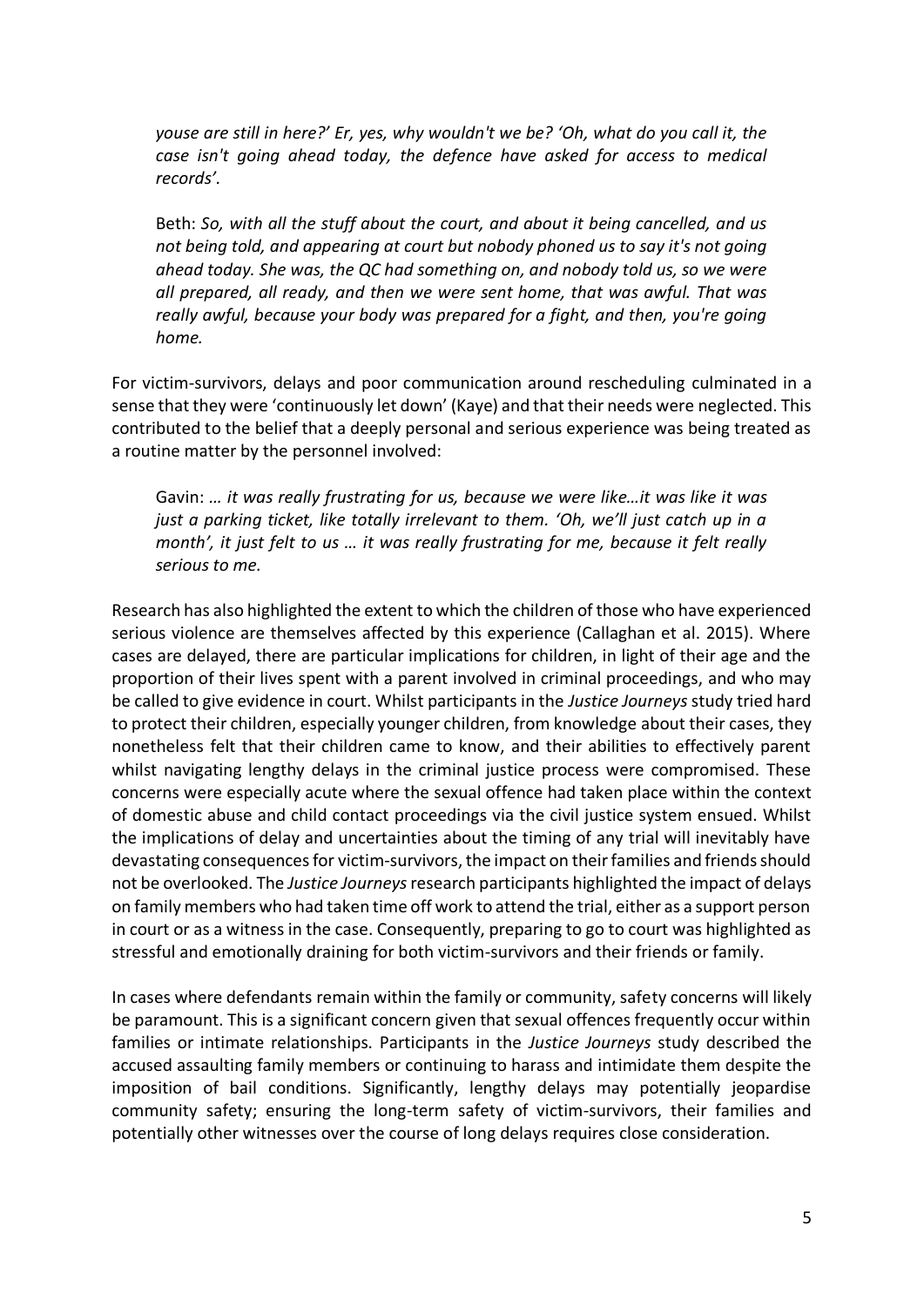### **Implications for the administration of justice and provision of support for victim-survivors**

Delays and inefficiencies in the criminal justice system raise significant issues around complainer's access to justice, as well as defendants' rights and the proper administration of justice. Article 6 of the European Convention on Human Rights (ECHR) — the right to a fair trial — provides the right to a fair hearing within a reasonable time: "In the determination of his civil rights and obligations or of any criminal charge against him, everyone is entitled to a fair and public hearing within a reasonable time by an independent and impartial tribunal established by law." Lengthy delays have clear implications for the administration of justice. There is ample evidence that long delays have an impact on trust and confidence in the operation of the current criminal justice system. The Gillen Review Report into the law and procedures in serious sexual offences in Northern Ireland (2019) devoted much attention to the consequences of delays in particular, the damage wrought to public confidence in the criminal justice system.

Under-reporting is a recognised concern by the Scottish Government. Fears about what the court procedure would involve after a long protracted process is highly likely to contribute to the already problematic high attrition rate in sexual offences, with many victim-survivors choosing to withdraw from the criminal justice system. For many victim-survivors, the knowledge that a case is unlikely to come to an end for years will likely act as a real disincentive to report in the first place, effectively undoing all of the work undertaken by the Government and Police Scotland to encourage victims to come forward.

For those who do report, and whose cases proceed to trial, there is a risk that further delays will impact upon the quality of their evidence. Witness testimony is likely to be more detailed and accurate closer in time to an alleged incident. Both the victim-survivor's and the accused's ability to recall the details of an alleged offence at trial can be severely affected by delay (Gillen, 2019). For Olive, a participant in Justice Journeys, the time from reporting to trial date was almost two years and her concerns pointed to the difficulty of then being able to recall details at court: '*the whole process is far too long … how are you meant to go in court and remember every bit of detail [almost two years] later?'*. In turn this may influence perceptions of credibility as a witness, which is particularly important in such cases where there are rarely any other witnesses.

The process of giving evidence at trial is recognised as traumatic for victim-survivors of rape and serious sexual assault. Disclosing intimate sexual details to a room full of strangers is understood to be distressing and it is likely that this distress is exacerbated by changes to courtroom conditions made in response to delays created by the pandemic.

#### **Implications for support services**

Additional support will be crucial for victim-survivors encountering delays to their case. Findings from the Evaluation of the RCS National Advocacy Project (Brooks-Hay et al., 2018) indicate the undisputed value of advocacy support through the duration of the criminal justice process, from reporting to trial and beyond. Not only did advocacy support improve victims' experience of the criminal justice process and assist sustained engagement in this process, in some cases it also facilitated making a report of rape to the police in the first instance. This is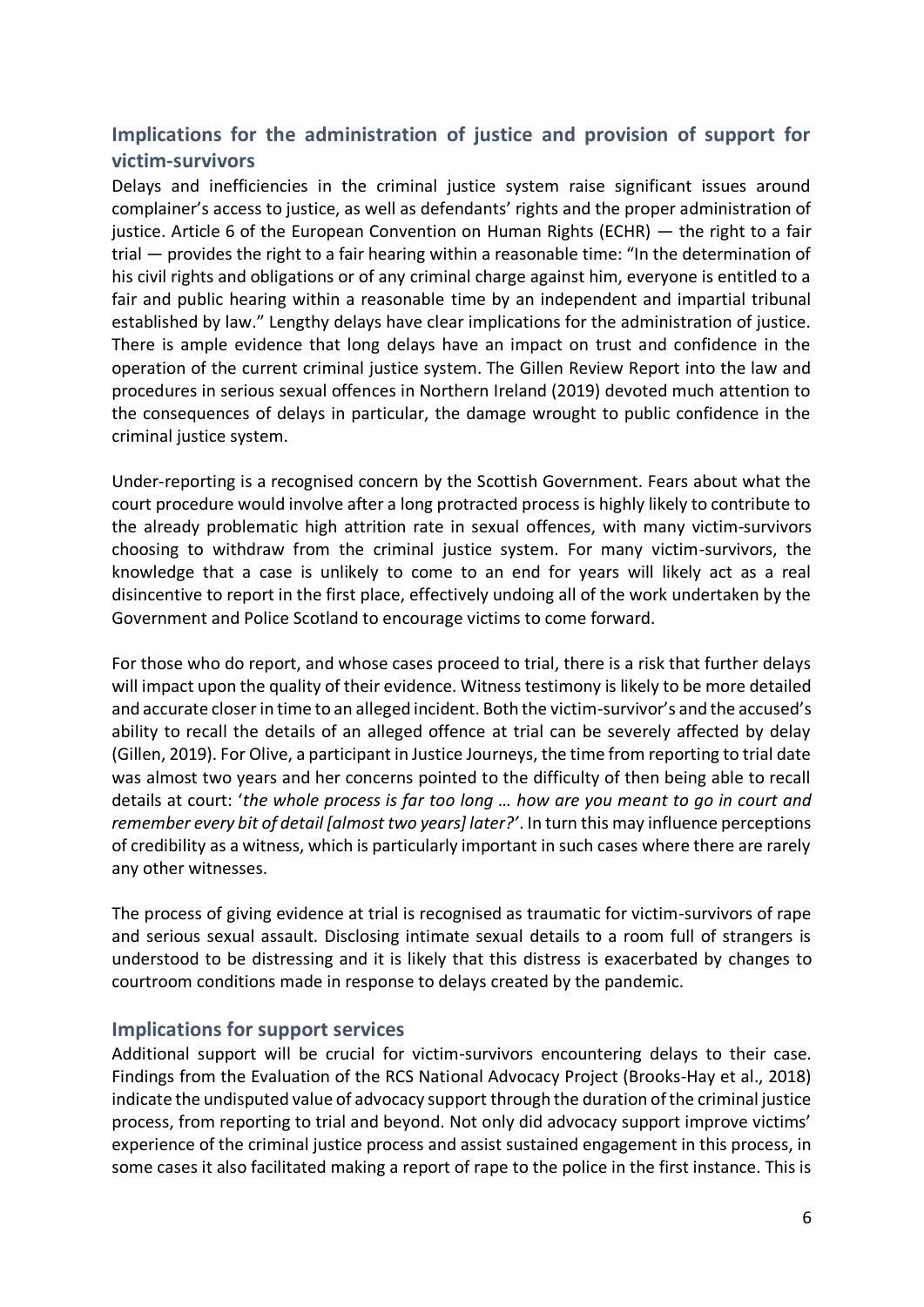in keeping with research from other jurisdictions confirming that rape survivors' experiences with medical and legal systems are significantly improved if additional support is provided by victim advocates (see Campbell, 2006; Rich, 2014; Robinson and Hudson, 2011). Delays will certainly have an impact on the provision of advocacy and other support services – including both the amount and intensity of service provision over a prolonged period and the duration that each victim-survivor will require advocacy support.

#### **Conclusion**

Sexual offences have profound and distinctive impacts, and they present particular challenges for the criminal justice system. Hence, they merit distinctive responses. Reporting a crime and engaging with the ensuing criminal justice process can be a positive experience leading to a sense that 'justice' has been served, though it can also be an experience characterised by anxiety, uncertainty and disappointment in both the process and the outcome. This is significantly exacerbated by the prospect of lengthy delays in the case coming to any sort of conclusion. Delays in the process have had a range of impacts on victim-survivors. Rape Crisis Scotland advocacy workers identify that many survivors feel unable to move on whilst the case is ongoing, and that they have to 'hold events near the surface' so that they don't forget, which leaves them deeply distressed, stuck and able to move on (Rape Crisis Scotland 2021). Delays are having an ongoing impact on mental health with survivors reporting increased stress, anxiety, depression, insomnia, resumed self-harming, addictions and eating disorders, suicidal feelings and suicide attempts. Feelings of abandonment and being let down has led to increased distrust in the criminal justice system, and this is compounded by minimal or poor communication with VIA and COPFS (Rape Crisis Scotland).

The research evidence presented here and recent accounts from survivors gathered by Rape Crisis Scotland during the pandemic (Rape Crisis Scotland 2021) indicate that these concerns are far from being resolved despite the introduction of some recovery measures to reduce the backlog. Strong political will is needed to drive through more radical changes to the ways in which serious sexual offences are responded to in Scotland. A review of the management of sexual offences led by the Lord Justice Clerk proposed the use of specialist courts and a pilot of judge-led rape trials, which would remove juries (SCTS 2021). Although the suggestion of jury-less trials was met with much objection, it would considerably reduce the length of trials and open up an opportunity to tackle the backlog without diminishing the rights of the accused to a fair trial. Identifying ways for streamlining the handling of sexual offences to minimise delays is essential if further harm to the victim is to be avoided and weight is to be given to the interests of victims that are fundamental to their self-governance and well-being.

#### **References**

Adler, Z. (1987) Rape on Trial. London: Routledge and Kegan Paul.

Brooks, O. and Burman, M. (2017) Reporting rape: victim perspectives on advocacy support in the criminal justice process. Criminology and Criminal Justice. 17(2): 209-225.

Brooks-Hay, O., Burman, M., Bradley, L. and Kyle, D. (2018) Evaluation of the Rape Crisis Scotland National Advocacy Project. Summary report. SCCJR Research Briefing 01/2018. Glasgow: SCCJ[R https://www.sccjr.ac.uk/wp-content/uploads/2018/01/RCS-NAP-](https://www.sccjr.ac.uk/wp-content/uploads/2018/01/RCS-NAP-Evaluation-SummaryReport_2018.pdf)[Evaluation-SummaryReport\\_2018.pdf](https://www.sccjr.ac.uk/wp-content/uploads/2018/01/RCS-NAP-Evaluation-SummaryReport_2018.pdf)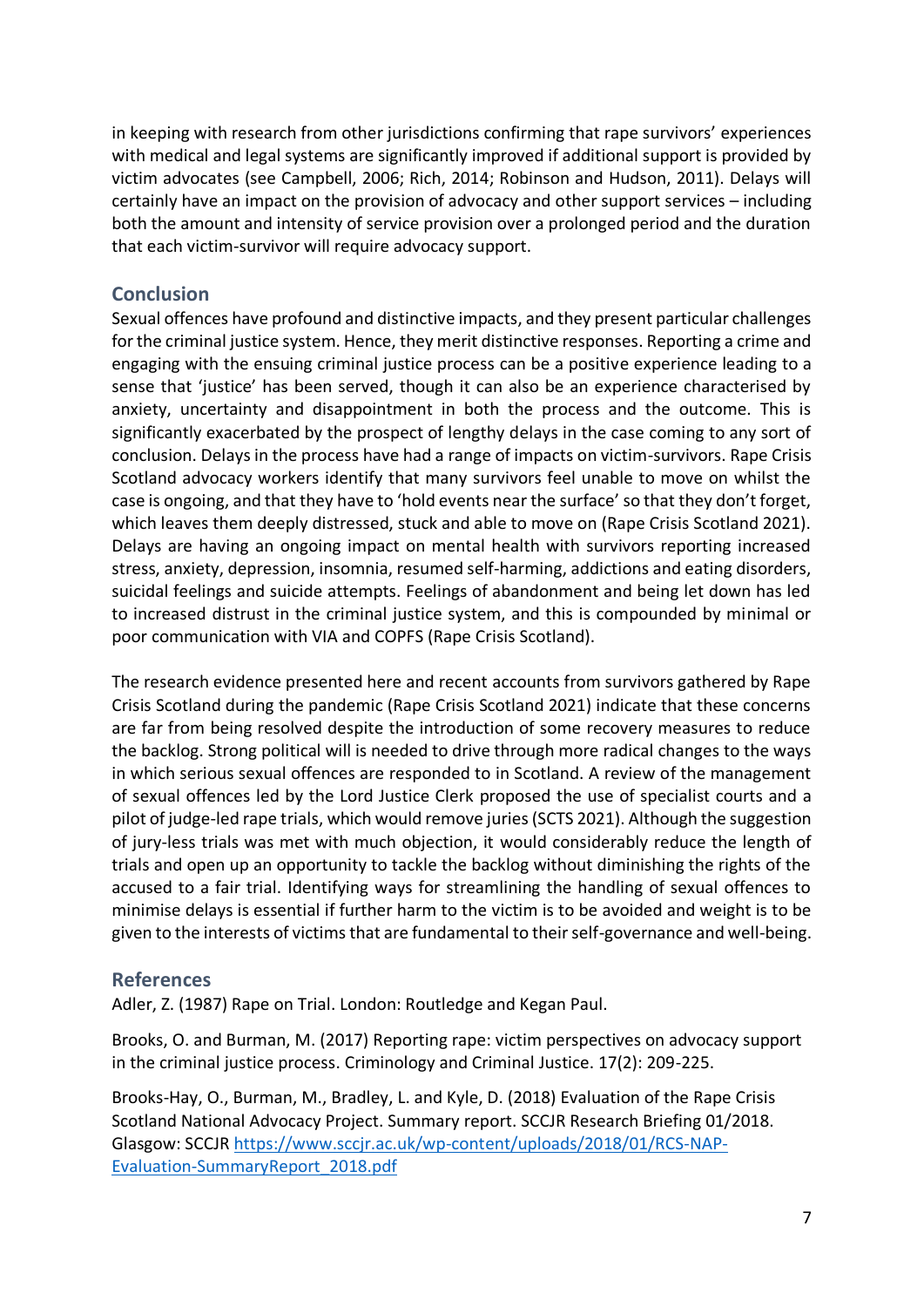Brooks-Hay, O. (2020) Doing the "right thing"? Understanding why rape victim-survivors report to the police. Feminist Criminology, 15(2), pp. 174-195. <https://journals.sagepub.com/doi/full/10.1177/1557085119859079>

Brooks-Hay, O., Burman, M. and Bradley, L. (2019) Justice Journeys: Informing policy and practice through lived experience of victim‐survivors of rape and serious sexual assault. SCCJR Research Report 04/2019. [https://www.sccjr.ac.uk/publications/justice-journeys](https://www.sccjr.ac.uk/publications/justice-journeys-informing-policy-and-practicethrough-lived-experience-of-victim%e2%80%90survivors-of-rape-and-serious-sexual-assault/)[informing-policy-and-practicethrough-lived-experience-of-victim%e2%80%90survivors-of](https://www.sccjr.ac.uk/publications/justice-journeys-informing-policy-and-practicethrough-lived-experience-of-victim%e2%80%90survivors-of-rape-and-serious-sexual-assault/)[rape-and-serious-sexual-assault/](https://www.sccjr.ac.uk/publications/justice-journeys-informing-policy-and-practicethrough-lived-experience-of-victim%e2%80%90survivors-of-rape-and-serious-sexual-assault/)

Brooks-Hay, O. and Burman, M. (2017) Reporting rape: victim perspectives on advocacy support in the criminal justice process. Criminology and Criminal Justice, 17(2), pp. 209-225.

Burman, M. and Brooks-Hay, O. (2020) Delays in Trials: the implications for victim-survivors of rape and serious sexual assault. SCCJR Briefing (Aug 2020). Glasgow: SCCJR. [https://www.sccjr.ac.uk/wp-content/uploads/2020/08/Delays-in-Trials-SCCJR-Briefing-](https://www.sccjr.ac.uk/wp-content/uploads/2020/08/Delays-in-Trials-SCCJR-Briefing-Paper_July-2020.pdf)[Paper\\_July-2020.pdf](https://www.sccjr.ac.uk/wp-content/uploads/2020/08/Delays-in-Trials-SCCJR-Briefing-Paper_July-2020.pdf)

Callaghan, J.E.M., Alexander, J.H. and Sixsmith, J. (2015) Beyond "Witnessing": Children's Experiences of Coercive Control in Domestic Violence and Abuse. Journal of Interpersonal Violence, 33 (10), pp. 1551-1581.

Campbell, R. (2006) Rape Survivors' Experiences with the Legal and Medical Systems: Do Rape Victim Advocates Make a Difference? Violence against Women, 12(1), pp. 30-45.

Campbell, R. and Raja, S. (1999) The secondary victimization of rape victims: Insights from mental health professionals who treat survivors of violence. Violence and Victims, 14, pp. 261-275.

Fisher, B., Daigle, L. and Turner, M. (2013) Reporting sexual victimization to the police and others. Criminal Justice and Behavior, 30(1), pp. 6-38.

Gillen, J. (2019) Gillen Review: Report into the law and procedures in serious sexual offences in Northern Ireland Part 1. Northern Ireland Department of Justice [https://www.justiceni.gov.uk/publications/gillen-review-report-law-and-procedures](https://www.justiceni.gov.uk/publications/gillen-review-report-law-and-procedures-serious-sexual-offences-ni)[serious-sexual-offences-ni](https://www.justiceni.gov.uk/publications/gillen-review-report-law-and-procedures-serious-sexual-offences-ni)

Grant, A. (2020) Killings and sexual offences among 'significant' backlog of court cases, The Herald 16th June 2020. [https://www.heraldscotland.com/news/18520189.killings-sexual](https://www.heraldscotland.com/news/18520189.killings-sexual-offences-amongsignificant-backlog-court-cases/)[offences-amongsignificant-backlog-court-cases/](https://www.heraldscotland.com/news/18520189.killings-sexual-offences-amongsignificant-backlog-court-cases/)

Herman, J.L. (2003) The Mental Health of Crime Victims: Impact of Legal Intervention. Journal of Traumatic Stress, 6, pp. 159–166.

HM Inspectorate of Prosecution in Scotland (2017) Investigation and prosecution of sexual crimes: review. Edinburgh: Scottish Government.

[https://www.gov.scot/publications/thematic-reviewinvestigation-prosecution-sexual](https://www.gov.scot/publications/thematic-reviewinvestigation-prosecution-sexual-crimes/)[crimes/](https://www.gov.scot/publications/thematic-reviewinvestigation-prosecution-sexual-crimes/)